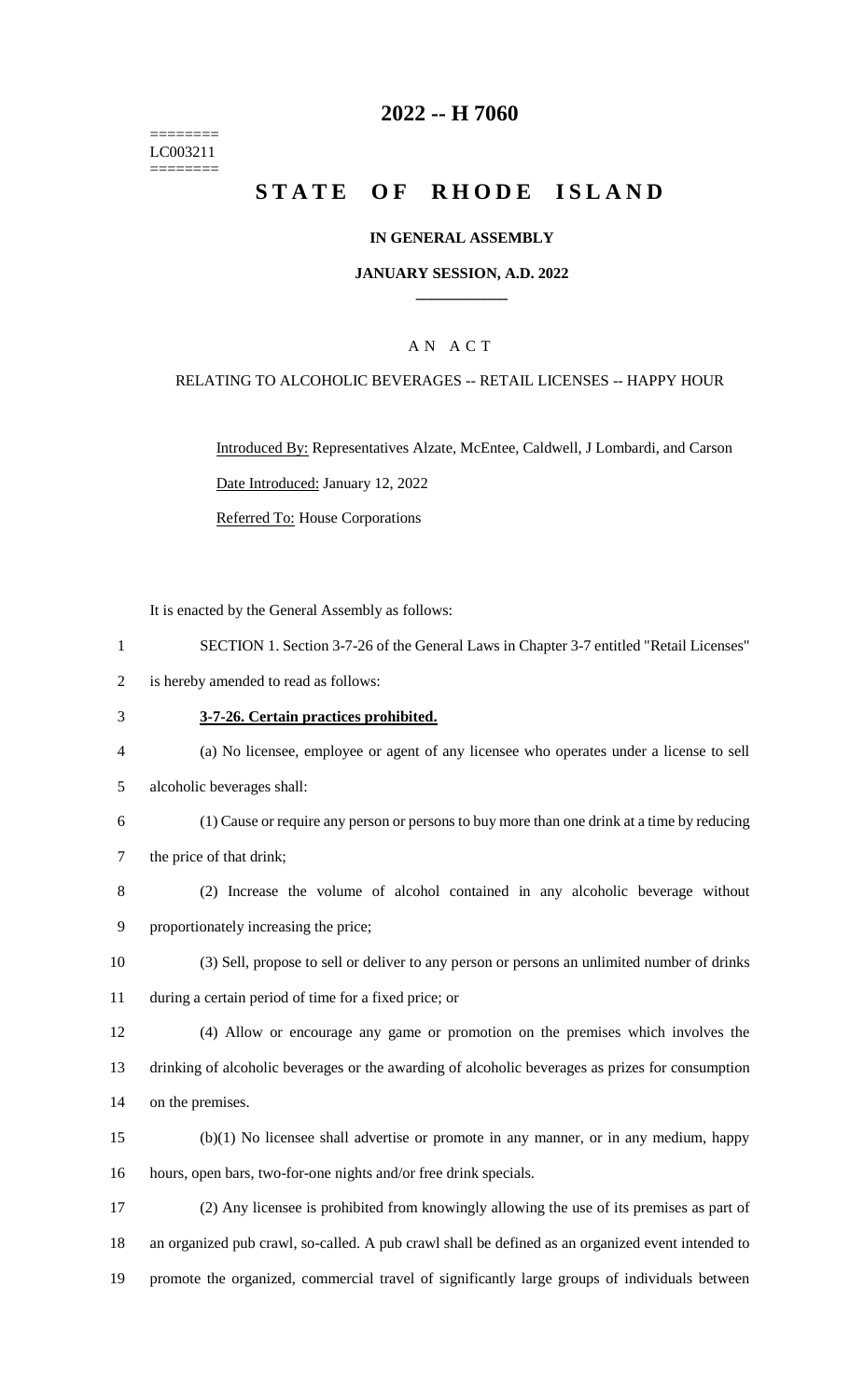licensed premises for the primary purpose of consuming alcoholic beverages at more than one premise. Evidence of a pub crawl shall include, but not be limited by:

 (i) The existence of advertising, flyers, tickets or other printed or electronic material promoting or describing a planned pub crawl;

 (ii) Organized, commercial transportation intended to move a total of fifty (50) or more individuals from one premise to another in an organized fashion; and

 (iii) Evidence of compensation paid to an organizer by participants in a pub crawl. The department of business regulation is authorized to promulgate rules and regulations consistent with this section.

 (c) Nothing in this section shall be construed to prohibit a licensee from offering free food or entertainment at any time; or to prohibit licensees from including an alcoholic beverage as part of a meal package; or to prohibit the sale or delivery of wine by the bottle or carafe when sold with meals or to more than one person; or to prohibit free wine tastings. Except as otherwise limited by this section, nothing contained in this section shall limit or may restrict the price which may be charged by any licensee for any size alcoholic beverage to be consumed on the licensed premises.

 (d) Adherence to this section is deemed to be a condition attached to the issuance and/or continuation of every license to sell alcoholic beverages for consumption on the licensed premises, and this section shall be enforced by the applicable local licensing authority, its agents, and the department.

 (e) Notwithstanding the prohibition of happy hours contained in subsection (b)(1) of this section, happy hour drink specials served as part of a larger transaction that includes a meal are 22 permitted. For the purposes of this section, "happy hour" means a period of time during which a licensee sells or provides discount alcoholic beverages. For the purposes of this subsection, a 24 "meal" means food prepared on the premises which is sufficient to constitute breakfast, lunch or dinner. Snacks including, but not limited to, pretzels, popcorn, chips, or similar food do not meet 26 the definition of a meal. The department of business regulation shall promulgate rules and regulation to implement the provisions of this subsection.

28  $\left(\frac{e}{f}\right)$  The provisions of this section are deemed to be severable and any final decision by a court of competent jurisdiction holding that any provision of this section is void, shall not make void nor affect any of the remaining provisions of this section.

SECTION 2. This act shall take effect upon passage.

======== LC003211 ========